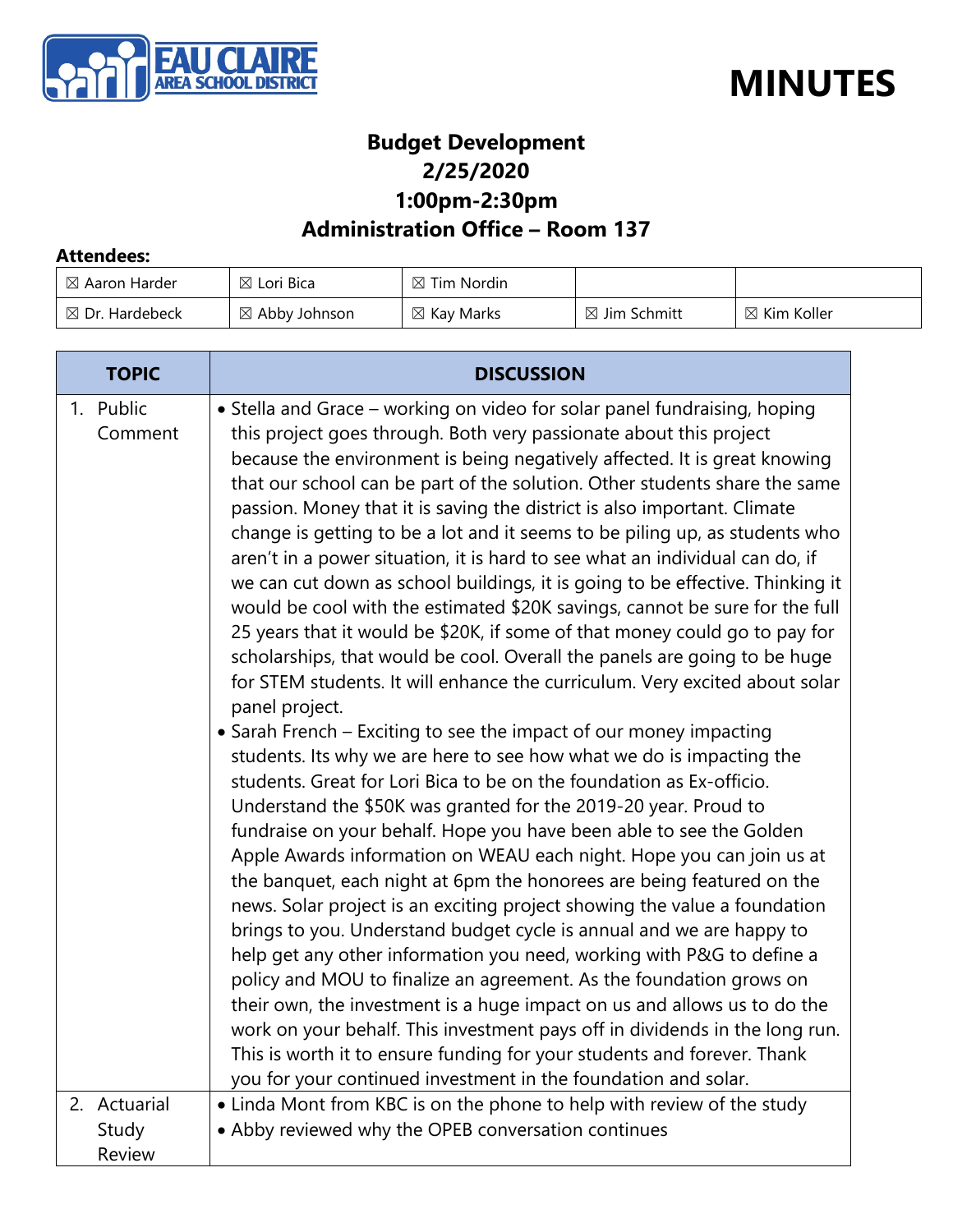# **ES**

| <b>U CLA</b><br><b>MINUT</b><br><b>AREA SCHOOL DISTRIC</b>                                                                                               |
|----------------------------------------------------------------------------------------------------------------------------------------------------------|
|                                                                                                                                                          |
| • OPEB liability ranges from \$5.7M - \$6.7M and that money impacts 80% of                                                                               |
| the budget                                                                                                                                               |
| . In August 2019 the School Board voted on five cost savings measures for<br>the district that will impact the 80% of the budget                         |
| • In the actuarial study, the employee getting what they need has been                                                                                   |
| taken into account in the past, the new numbers will impact our cash flow,                                                                               |
| but not our overall liability                                                                                                                            |
| • Linda explained the current OPEB liability and what the change of locking<br>the insurance rate at the year of retirement, not the year after could do |
| • Making this change could save the district about \$3M over a 30-year<br>period                                                                         |
| • Total OPEB liability is not looking at 30 years of expected payouts, but it is                                                                         |
| looking at how much employees have earned that may be paid out over<br>the next years                                                                    |
| • Using the modification of the cap you are adjusting to what is actually<br>expected to be used                                                         |
| • The Board had a few items that they wanted to postpone, one being                                                                                      |
| changing the grandfather information - if you wanted to change things                                                                                    |
| you would want to add in a 3- or 5-year extension cap of when someone<br>can retire after the grandfather period                                         |
| . Age and years of service chart, the old benefit said you only had to work                                                                              |
| for the district for 15 years and meet the age. If you are using only years                                                                              |
| of service, it is counterintuitive to take out age because it doesn't impact<br>liability                                                                |
| • 3% cap to a family plan could control the rate for which the benefit would                                                                             |
| increase, and it would bring the average down                                                                                                            |
| • COBRA – by electing COBRA and staying on for 18 months, you can                                                                                        |
| continue to get your HRA contribution, but you cannot stay on our plan                                                                                   |
| • One of the great things that happened last year, the state said you don't                                                                              |
| have to be on our plan, but there is an ETF plan where they can take the                                                                                 |
| premiums from the WRS benefit                                                                                                                            |
| . We can then curb the medical trend by taking the retirees off the plan                                                                                 |
| . We hope that it will curb the rates for premiums for those active                                                                                      |
| employees. It could change the implicit rate subsidy by about \$5.6M                                                                                     |
| • We could save or reduce liability on financial statements by \$6.7M                                                                                    |
| • What is the idea of the implicit rate study – we would offer them COBRA,                                                                               |
| people would then be on their own plan, we would be encouraging                                                                                          |
| people to take charge and shop for their own plans                                                                                                       |

- Expected gain is from the fact that the older folks with the higher claims cost, between 55 and 65 has the highest health care claims, we offer a short window for them to stay on, but then they need to go off
- While we are saving \$3M in cash flow, we are also reducing the financial liability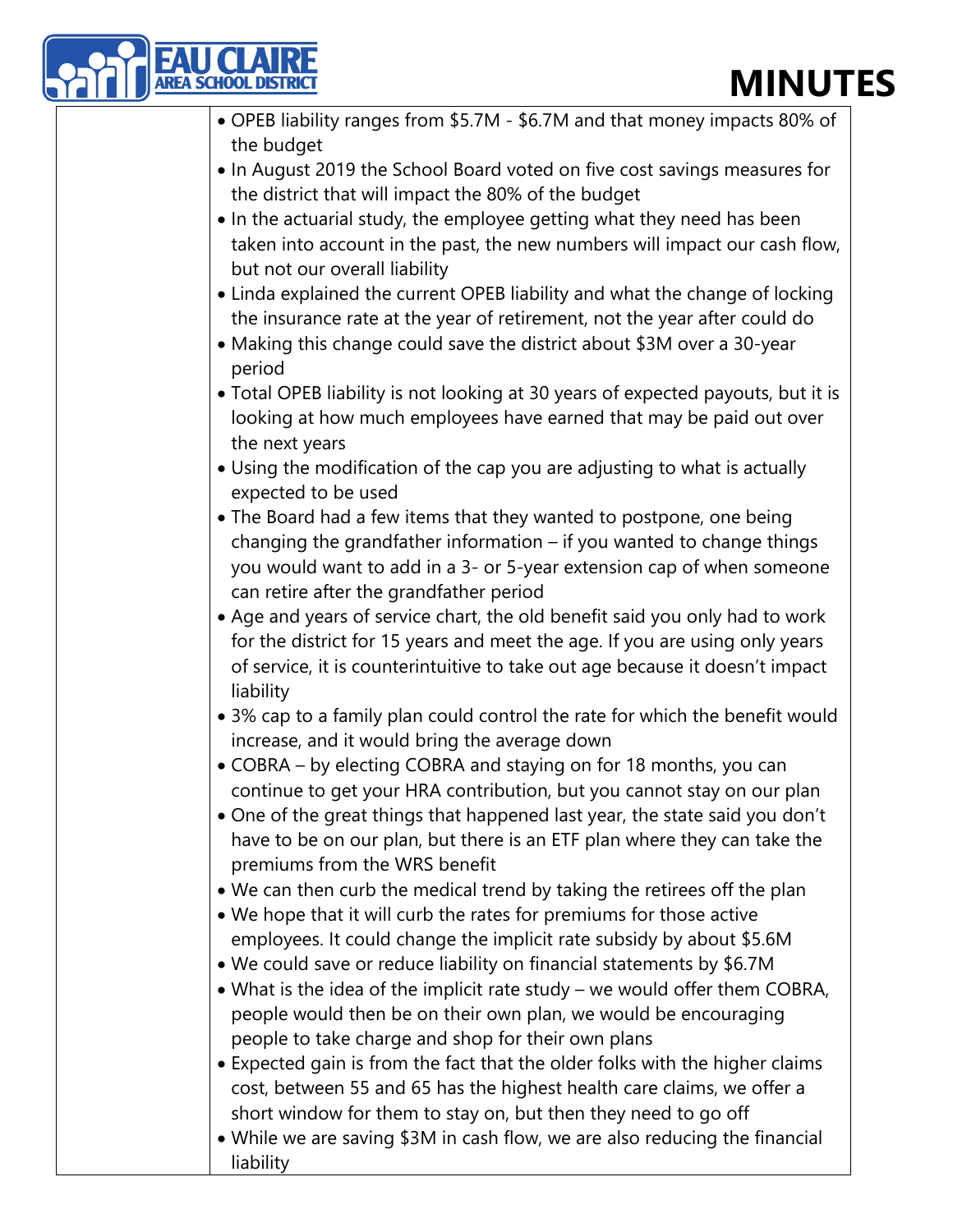## **MINUTES**

|                              | <b>MINUT</b>                                                                                                                                                                                                                                                                                                                                                                              |
|------------------------------|-------------------------------------------------------------------------------------------------------------------------------------------------------------------------------------------------------------------------------------------------------------------------------------------------------------------------------------------------------------------------------------------|
|                              | • Changes that were put into place, what are the savings?<br>• Total liability change is about \$1.2M over 30 years, so about \$4K per year<br>savings?                                                                                                                                                                                                                                   |
|                              | • Range for options A, B, C, B1 are about \$30-\$50M over 30 years<br>• The Board passed five recommendations the committee brought forward,<br>what was the average savings because of those changes, it is roughly<br>\$40K per year                                                                                                                                                    |
|                              | • The first year it would be more of a change because of the one-time<br>savings for not contributing to the HRA the year after retirement which is<br>about \$150,000                                                                                                                                                                                                                    |
|                              | • The change to COBRA will not change cash flow it will change your overall<br>liability                                                                                                                                                                                                                                                                                                  |
|                              | • 3% cap has not been implemented, but something we have talked about.<br>If we cap today, it reduces our obligation per person, taking it away from<br>health and dental inflation helps, if we can curb that by applying an<br>appropriate cap, assumption will save us some money                                                                                                      |
|                              | • Cashflow doesn't change because we don't change the amount of money<br>we are paying                                                                                                                                                                                                                                                                                                    |
|                              | • Projections with liability savings is who earned the benefit and who is<br>expected to earn - not changing today, but should impact in the future<br>• Financial statements need to show the benefit that people earned thus far<br>• 40-year-old person earned a portion, we are looking down the road<br>• Cash flow impacts our overall budget, but overall liability is how much we |
|                              | will pay over time<br>. We prefer things that impact our cash flow because that is our day to day<br>budget - We need to pay attention to this history                                                                                                                                                                                                                                    |
|                              | • How much do we want to save per year?<br>• This study does show that the changes we implemented are not showing<br>the progress we hoped for, so what is the right number?<br>• If \$30M is too much, what number is not too much?                                                                                                                                                      |
|                              | . We have seen lots of things to change the bottom line, what does the<br>Board want?                                                                                                                                                                                                                                                                                                     |
|                              | • A report to the board is a good place to start. Here's what we know and<br>here is where we think it should go next<br><b>PUBLIC COMMENT</b>                                                                                                                                                                                                                                            |
|                              | • Mark Goings – recalled the different scenarios and their savings<br>• The change to the cap modification wasn't thought of before and is a<br>large change to the dollars that a retiree would get<br>• It is important to know what you want to look between: cash flow or<br>liability – recollection was the savings was for cash flow in A, B, C, B1                                |
| 3.<br>Employee<br>Engagement | • Did do a little bit of digging on the budget process - There are many<br>different people and departments that are involved in the budget process.                                                                                                                                                                                                                                      |
| Committee                    | This happens at the building level before it gets to administration                                                                                                                                                                                                                                                                                                                       |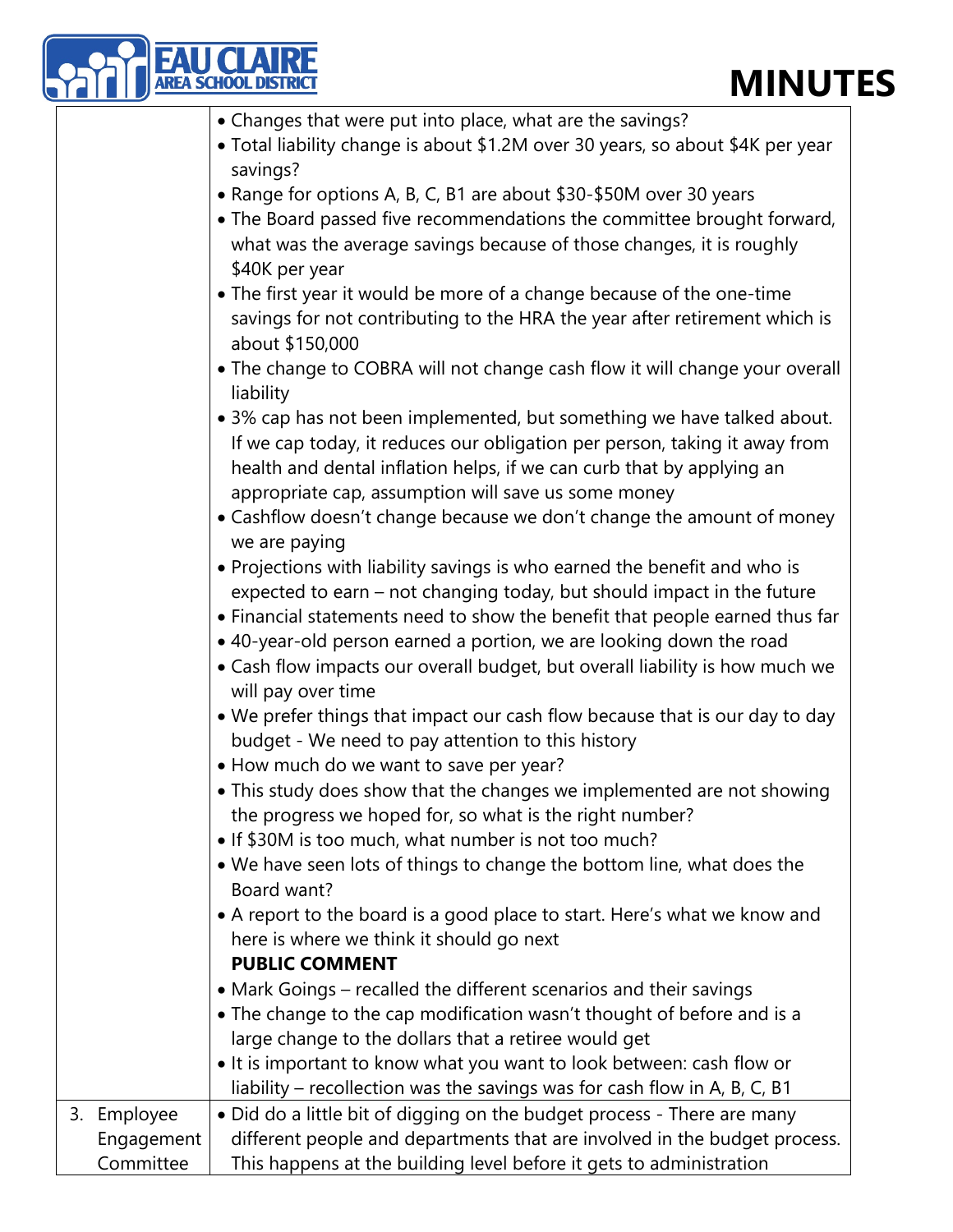## **MINUTES**